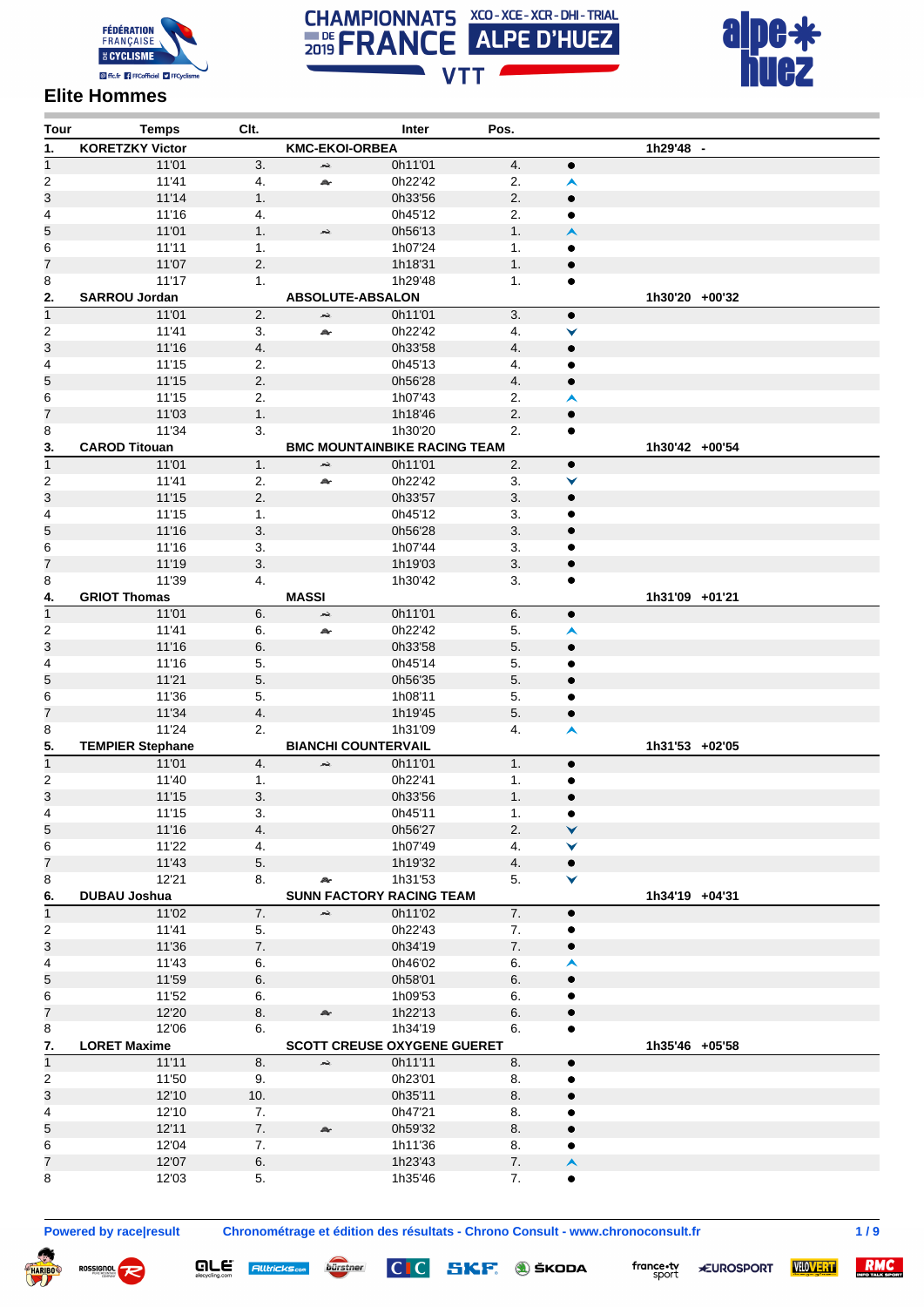





| Tour           | <b>Temps</b>             | Clt. |                         | Inter                              | Pos. |                      |                 |  |
|----------------|--------------------------|------|-------------------------|------------------------------------|------|----------------------|-----------------|--|
| 8.             | <b>DRECHOU Hugo</b>      |      | <b>MASSI</b>            |                                    |      |                      | 1h36'44 +06'56  |  |
| $\overline{1}$ | 11'01                    | 5.   | بلعد                    | 0h11'01                            | 5.   | $\bullet$            |                 |  |
| 2              | 11'42                    | 7.   |                         | 0h22'43                            | 6.   | ▼                    |                 |  |
| 3              | 11'16                    | 5.   |                         | 0h33'59                            | 6.   | $\bullet$            |                 |  |
| 4              | 12'41                    | 18.  |                         | 0h46'40                            | 7.   | ✓                    |                 |  |
| 5              | 12'25                    | 10.  |                         | 0h59'05                            | 7.   | $\bullet$            |                 |  |
| 6              | 12'30                    | 8.   |                         | 1h11'35                            | 7.   | ٠                    |                 |  |
| 7              | 12'09                    | 7.   |                         | 1h23'44                            | 8.   | $\checkmark$         |                 |  |
|                | 13'00                    |      |                         |                                    |      |                      |                 |  |
| 8              |                          | 11.  | A.                      | 1h36'44                            | 8.   | $\bullet$            |                 |  |
| 9.             | <b>JEANNESSON Arnold</b> |      | <b>VENDEE VTT</b>       |                                    |      |                      | 1h38'34 +08'46  |  |
| $\overline{1}$ | 11'20                    | 14.  | بمد                     | 0h11'20                            | 14.  | $\bullet$            |                 |  |
| 2              | 11'49                    | 8.   |                         | 0h23'09                            | 9.   | A                    |                 |  |
| 3              | 12'20                    | 13.  |                         | 0h35'29                            | 9.   | $\bullet$            |                 |  |
| 4              | 12'21                    | 10.  |                         | 0h47'50                            | 10.  | ✓                    |                 |  |
| 5              | 12'45                    | 17.  |                         | 1h00'35                            | 11.  | ∀                    |                 |  |
| 6              | 12'54                    | 14.  | A.                      | 1h13'29                            | 11.  | ٠                    |                 |  |
| 7              | 12'45                    | 9.   |                         | 1h26'14                            | 11.  | $\bullet$            |                 |  |
| 8              | 12'20                    | 7.   |                         | 1h38'34                            | 9.   | $\blacktriangle$     |                 |  |
| 10.            | <b>GAY Raphael</b>       |      |                         | <b>SCOTT CREUSE OXYGENE GUERET</b> |      |                      | 1h38'45 +08'57  |  |
| $\mathbf{1}$   | 11'12                    | 10.  | жè,                     | 0h11'12                            | 10.  | $\bullet$            |                 |  |
| 2              | 12'04                    | 10.  |                         | 0h23'16                            | 10.  | ٠                    |                 |  |
| 3              | 12'19                    | 12.  |                         | 0h35'35                            | 12.  | ▼                    |                 |  |
| 4              | 12'29                    | 12.  |                         | 0h48'04                            | 12.  | ٠                    |                 |  |
| 5              | 12'19                    | 9.   |                         | 1h00'23                            | 10.  | $\blacktriangle$     |                 |  |
|                | 12'40                    | 10.  |                         |                                    | 9.   | $\blacktriangle$     |                 |  |
| 6              |                          |      |                         | 1h13'03                            |      |                      |                 |  |
| 7              | 13'00                    | 12.  | A.                      | 1h26'03                            | 10.  | $\checkmark$         |                 |  |
| 8              | 12'42                    | 10.  |                         | 1h38'45                            | 10.  | $\bullet$            |                 |  |
| 11.            | <b>DUBAU Lucas</b>       |      |                         | <b>SUNN FACTORY RACING TEAM</b>    |      |                      | 1h38'57 +09'09  |  |
| $\mathbf{1}$   | 11'11                    | 9.   | жè,                     | 0h11'11                            | 9.   | $\bullet$            |                 |  |
| 2              | 12'07                    | 12.  |                         | 0h23'18                            | 11.  | ▼                    |                 |  |
| 3              | 12'38                    | 17.  |                         | 0h35'56                            | 13.  | $\checkmark$         |                 |  |
| 4              | 12'29                    | 13.  |                         | 0h48'25                            | 14.  | ▼                    |                 |  |
| 5              | 12'45                    | 18.  |                         | 1h01'10                            | 14.  | $\bullet$            |                 |  |
| 6              | 12'40                    | 11.  |                         | 1h13'50                            | 13.  | $\blacktriangle$     |                 |  |
| 7              | 12'46                    | 10.  | A.                      | 1h26'36                            | 12.  | $\blacktriangle$     |                 |  |
| 8              | 12'21                    | 9.   |                         | 1h38'57                            | 11.  | $\blacktriangle$     |                 |  |
| 12.            | ZARAGOZA Anthony         |      |                         | <b>CUBE PROFERMETURES SEFIC</b>    |      |                      | 1h39'09 +09'21  |  |
| $\mathbf{1}$   | 11'42                    | 20.  | жè,                     | 0h11'42                            | 20.  | $\bullet$            |                 |  |
| 2              | 12'24                    | 20.  |                         | 0h24'06                            | 20.  | ٠                    |                 |  |
| 3              | 11'58                    | 8.   |                         | 0h36'04                            | 14.  | ∧                    |                 |  |
| 4              | 12'20                    | 9.   |                         | 0h48'24                            | 13.  | ∧                    |                 |  |
|                | 12'18                    | 8.   |                         | 1h00'42                            | 12.  | $\blacktriangle$     |                 |  |
| 5              |                          |      |                         |                                    |      | A                    |                 |  |
| 6              | 12'32                    | 9.   |                         | 1h13'14                            | 10.  |                      |                 |  |
| 7              | 12'49                    | 11.  |                         | 1h26'03                            | 9.   | $\blacktriangle$     |                 |  |
| 8              | 13'06                    | 12.  | A.                      | 1h39'09                            | 12.  | ▼                    |                 |  |
| 13.            | <b>LAURENT Simon</b>     |      | <b>CALVISSON VTT</b>    |                                    |      |                      | 1h26'08 -1 tour |  |
| $\mathbf{1}$   | 11'14                    | 12.  | بمر                     | 0h11'14                            | 11.  | $\bullet$            |                 |  |
| 2              | 12'08                    | 13.  |                         | 0h23'22                            | 13.  | ∀                    |                 |  |
| 3              | 12'12                    | 11.  |                         | 0h35'34                            | 11.  | $\blacktriangle$     |                 |  |
| 4              | 12'26                    | 11.  |                         | 0h48'00                            | 11.  | ٠                    |                 |  |
| 5              | 12'44                    | 15.  |                         | 1h00'44                            | 13.  | $\blacktriangledown$ |                 |  |
| 6              | 13'04                    | 16.  | A.                      | 1h13'48                            | 12.  | $\blacktriangle$     |                 |  |
| 7              | 12'20                    |      | 80%                     | 1h26'08                            |      |                      |                 |  |
| 14.            | <b>PARIS Alexis</b>      |      | <b>FOCUS MTB RACING</b> |                                    |      |                      | 1h26'19 -1 tour |  |
| $\mathbf{1}$   | 11'38                    | 17.  | жè,                     | 0h11'38                            | 16.  | $\bullet$            |                 |  |
| 2              | 12'12                    | 14.  |                         | 0h23'50                            | 15.  | ∧                    |                 |  |
| 3              | 12'20                    | 14.  |                         | 0h36'10                            | 15.  | ٠                    |                 |  |
| 4              | 12'36                    | 16.  |                         | 0h48'46                            | 15.  | ٠                    |                 |  |
| 5              | 12'45                    | 19.  | æ.                      | 1h01'31                            | 15.  | ٠                    |                 |  |
| 6              | 12'43                    | 12.  |                         | 1h14'14                            | 15.  | $\bullet$            |                 |  |
| 7              | 12'05                    |      | 80%                     | 1h26'19                            |      |                      |                 |  |
|                |                          |      |                         |                                    |      |                      |                 |  |

**QLE** Alltricks.com burstner

**Powered by race|result Chronométrage et édition des résultats - Chrono Consult - www.chronoconsult.fr 2 / 9**

 $CIC$ 

SKF. **J** ŠKODA



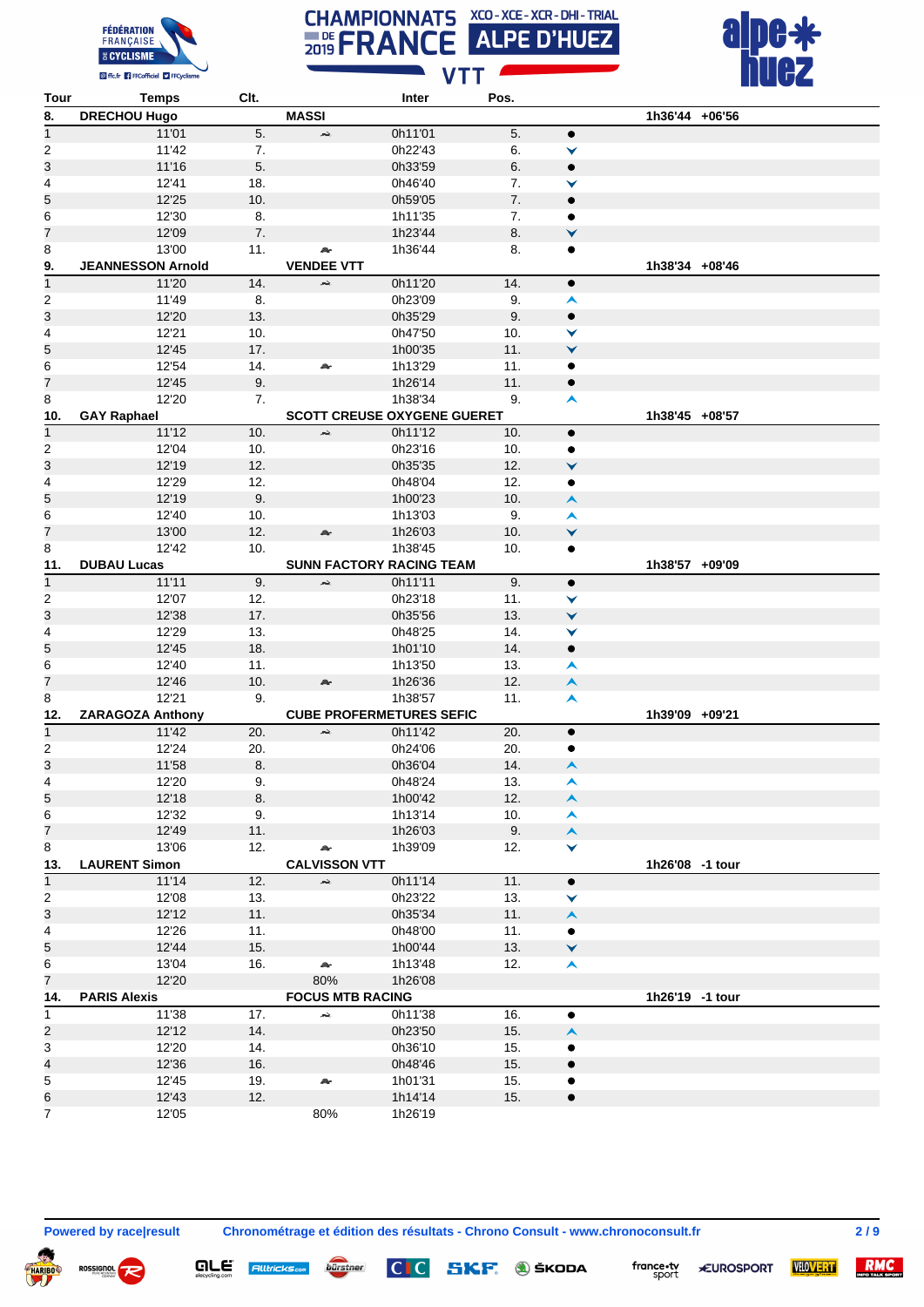





| Tour                    | Temps                                               | Clt. |                                   | Inter   | Pos. |                  |                  |                  |
|-------------------------|-----------------------------------------------------|------|-----------------------------------|---------|------|------------------|------------------|------------------|
| 15.                     | <b>TRIGO Florian</b>                                |      | <b>MERIDA - WALLONIE MTB TEAM</b> |         |      |                  | 1h26'39 -1 tour  |                  |
| $\mathbf{1}$            | 11'14                                               | 11.  | بحد                               | 0h11'14 | 12.  | $\bullet$        |                  |                  |
| $\overline{2}$          | 12'28                                               | 23.  |                                   | 0h23'42 | 14.  | ▼                |                  |                  |
| 3                       | 12'29                                               | 15.  |                                   | 0h36'11 | 16.  | $\checkmark$     |                  |                  |
| 4                       | 12'36                                               | 15.  |                                   | 0h48'47 | 16.  | ٠                |                  |                  |
| 5                       | 12'44                                               | 14.  |                                   | 1h01'31 | 16.  | $\bullet$        |                  |                  |
| 6                       | 13'07                                               | 17.  | A.                                | 1h14'38 | 16.  | ٠                |                  |                  |
| 7                       | 12'01                                               |      | 80%                               | 1h26'39 |      |                  |                  |                  |
|                         | DE POORTERE EMELIEN Joseph NCA BERGAMONT LEVENS VTT |      |                                   |         |      |                  | 1h26'54 -1 tour  |                  |
| 16.                     |                                                     |      |                                   |         |      |                  |                  |                  |
| $\mathbf{1}$            | 11'38                                               | 16.  | بحد                               | 0h11'38 | 17.  | $\bullet$        |                  |                  |
| 2                       | 12'21                                               | 15.  |                                   | 0h23'59 | 16.  | $\blacktriangle$ |                  |                  |
| 3                       | 12'43                                               | 20.  |                                   | 0h36'42 | 18.  | ▼                |                  |                  |
| 4                       | 12'35                                               | 14.  |                                   | 0h49'17 | 17.  | $\blacktriangle$ |                  |                  |
| 5                       | 12'44                                               | 16.  |                                   | 1h02'01 | 17.  | $\bullet$        |                  |                  |
| 6                       | 12'56                                               | 15.  | $\triangle$                       | 1h14'57 | 17.  | $\bullet$        |                  |                  |
| 7                       | 11'57                                               |      | 80%                               | 1h26'54 |      |                  |                  |                  |
| 17.                     | <b>FLANDRE Harold</b>                               |      | <b>HASE</b>                       |         |      |                  | 1h26'54 -1 tour  |                  |
| $\mathbf{1}$            | 11'56                                               | 26.  | жè.                               | 0h11'56 | 26.  | $\bullet$        |                  |                  |
| 2                       | 12'24                                               | 21.  |                                   | 0h24'20 | 23.  | A                |                  |                  |
| 3                       | 12'47                                               | 22.  |                                   | 0h37'07 | 20.  | $\blacktriangle$ |                  |                  |
| 4                       | 12'41                                               | 19.  |                                   | 0h49'48 | 20.  | ٠                |                  |                  |
| 5                       | 12'46                                               | 20.  |                                   | 1h02'34 | 20.  | $\bullet$        |                  |                  |
| 6                       | 12'48                                               | 13.  | æ.                                | 1h15'22 | 18.  | $\blacktriangle$ |                  |                  |
| 7                       | 11'32                                               |      | 80%                               | 1h26'54 |      |                  |                  |                  |
| 18.                     | <b>LE COQ Antoine</b>                               |      | <b>CUBE PROFERMETURES SEFIC</b>   |         |      |                  | 1h14'59 -2 tours |                  |
| $\mathbf{1}$            | 11'41                                               | 19.  | بحد                               | 0h11'41 | 19.  | $\bullet$        |                  |                  |
| 2                       | 12'22                                               | 17.  |                                   | 0h24'03 | 18.  | $\blacktriangle$ |                  |                  |
| 3                       | 12'39                                               | 19.  |                                   | 0h36'42 | 17.  | A                |                  |                  |
| 4                       | 12'44                                               | 20.  |                                   | 0h49'26 | 18.  | V                |                  |                  |
| 5                       | 13'03                                               | 24.  | $\mathbb{A}^{\mathbb{A}}$         | 1h02'29 | 18.  |                  |                  |                  |
| 6                       | 12'30                                               |      | 80%                               |         |      | ٠                |                  |                  |
|                         |                                                     |      |                                   | 1h14'59 |      |                  |                  |                  |
| 19.                     | <b>MOURIER Emilien</b>                              |      | <b>CREUSE OXYGENE</b>             |         |      |                  | 1h15'08 -2 tours |                  |
| $\mathbf{1}$            | 12'21                                               | 35.  | بمعر                              | 0h12'21 | 35.  | $\bullet$        |                  |                  |
| $\overline{2}$          | 12'23                                               | 18.  |                                   | 0h24'44 | 25.  | $\blacktriangle$ |                  |                  |
| 3                       | 12'36                                               | 16.  |                                   | 0h37'20 | 24.  | $\blacktriangle$ |                  |                  |
| 4                       | 12'37                                               | 17.  | ør.                               | 0h49'57 | 21.  | $\blacktriangle$ |                  |                  |
| 5                       | 12'36                                               | 12.  |                                   | 1h02'33 | 19.  | $\blacktriangle$ |                  |                  |
| 6                       | 12'35                                               |      | 80%                               | 1h15'08 |      |                  |                  |                  |
| 20.                     | <b>ROLLAND Bastien</b>                              |      | <b>S.C. BRIANCON</b>              |         |      |                  | 1h15'10 -2 tours |                  |
| 1                       | 11'39                                               | 18.  | جعر                               | 0h11'39 | 18.  | $\bullet$        |                  |                  |
| $\overline{2}$          | 12'43                                               | 27.  |                                   | 0h24'22 | 24.  | ∀                |                  |                  |
| 3                       | 12'51                                               | 23.  |                                   | 0h37'13 | 23.  | $\blacktriangle$ |                  |                  |
| 4                       | 13'02                                               | 29.  | æ.                                | 0h50'15 | 23.  | $\bullet$        |                  |                  |
| 5                       | 12'58                                               | 22.  |                                   | 1h03'13 | 23.  | ٠                |                  |                  |
| 6                       | 11'57                                               |      | 80%                               | 1h15'10 |      |                  |                  |                  |
| 21.                     | <b>BOURDON Cyril</b>                                |      | <b>CALVISSON VTT</b>              |         |      |                  |                  | 1h15'20 -2 tours |
| $\mathbf{1}$            | 11'44                                               | 23.  | жè,                               | 0h11'44 | 23.  | $\bullet$        |                  |                  |
| $\overline{\mathbf{c}}$ | 12'23                                               | 19.  |                                   | 0h24'07 | 21.  | $\blacktriangle$ |                  |                  |
| 3                       | 13'02                                               | 31.  |                                   | 0h37'09 | 22.  | ▼                |                  |                  |
| 4                       | 12'48                                               | 22.  |                                   | 0h49'57 | 22.  | $\bullet$        |                  |                  |
| 5                       | 13'07                                               | 25.  | A.                                | 1h03'04 | 21.  | $\blacktriangle$ |                  |                  |
| 6                       | 12'16                                               |      | 80%                               | 1h15'20 |      |                  |                  |                  |
| 22.                     | <b>COUSTEUR Corentin</b>                            |      | <b>GAEC DE SALM</b>               |         |      |                  |                  | 1h15'30 -2 tours |
|                         | 12'01                                               | 27.  |                                   | 0h12'01 | 27.  |                  |                  |                  |
| $\mathbf{1}$            |                                                     |      | بحد                               |         |      | $\bullet$        |                  |                  |
| $\overline{\mathbf{c}}$ | 12'44                                               | 28.  |                                   | 0h24'45 | 26.  | $\blacktriangle$ |                  |                  |
| 3                       | 12'54                                               | 25.  |                                   | 0h37'39 | 25.  | ㅅ                |                  |                  |
| 4                       | 12'54                                               | 26.  |                                   | 0h50'33 | 24.  | $\blacktriangle$ |                  |                  |
| 5                       | 13'02                                               | 23.  | $\mathcal{P}^{\mathcal{C}}$       | 1h03'35 | 24.  | ٠                |                  |                  |
| 6                       | 11'55                                               |      | 80%                               | 1h15'30 |      |                  |                  |                  |

 $\boldsymbol{\varphi}$ 

**QLE** Alltricks<sub>com</sub> bürstner

**Powered by race|result Chronométrage et édition des résultats - Chrono Consult - www.chronoconsult.fr 3 / 9**

 $CI$ 





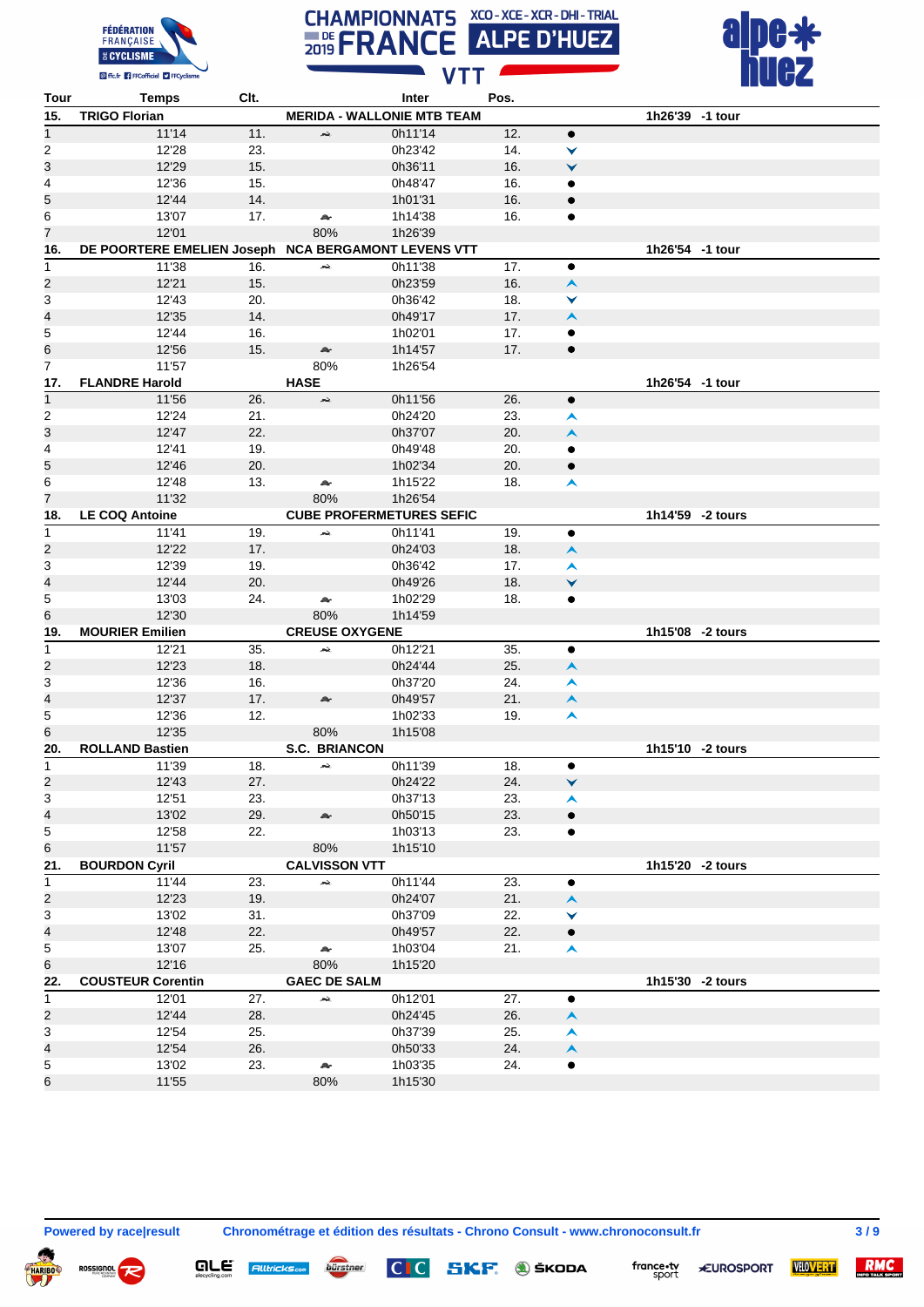





| Tour                      | <b>Temps</b>                 | CIt. |                        | Inter                              | Pos. |                  |                  |                  |
|---------------------------|------------------------------|------|------------------------|------------------------------------|------|------------------|------------------|------------------|
| 23.                       | <b>SIBILLE Vincent</b>       |      | <b>TEAM VOSGES VTT</b> |                                    |      |                  |                  | 1h15'52 -2 tours |
| 1                         | 11'43                        | 22.  | بجعر                   | 0h11'43                            | 21.  | ٠                |                  |                  |
| 2                         | 12'22                        | 16.  |                        | 0h24'05                            | 19.  | $\blacktriangle$ |                  |                  |
| $\mathsf 3$               | 12'38                        | 18.  |                        | 0h36'43                            | 19.  | ٠                |                  |                  |
| 4                         | 12'52                        | 23.  |                        | 0h49'35                            | 19.  | $\bullet$        |                  |                  |
| 5                         | 13'30                        | 28.  | $\rightarrow$          | 1h03'05                            | 22.  | ⋎                |                  |                  |
| 6                         | 12'47                        |      | 80%                    | 1h15'52                            |      |                  |                  |                  |
| 24.                       | <b>WEBER Théo</b>            |      |                        | <b>CANNER 3 FRONTIERES VTT</b>     |      |                  |                  | 1h15'56 -2 tours |
|                           |                              |      |                        |                                    |      |                  |                  |                  |
| 1                         | 12'29                        | 42.  | жè,                    | 0h12'29                            | 42.  | ٠                |                  |                  |
| 2                         | 12'41                        | 26.  |                        | 0h25'10                            | 37.  | $\blacktriangle$ |                  |                  |
| 3                         | 12'57                        | 28.  | A.                     | 0h38'07                            | 31.  | ㅅ                |                  |                  |
| 4                         | 12'54                        | 27.  |                        | 0h51'01                            | 28.  | $\blacktriangle$ |                  |                  |
| $\overline{\mathbf{5}}$   | 12'51                        | 21.  |                        | 1h03'52                            | 25.  | A                |                  |                  |
| 6                         | 12'04                        |      | 80%                    | 1h15'56                            |      |                  |                  |                  |
| 25.                       | <b>MOREL Jérémie</b>         |      | <b>DESMIER</b>         |                                    |      |                  | 1h16'08 -2 tours |                  |
| 1                         | 12'08                        | 28.  | ×                      | 0h12'08                            | 28.  | $\bullet$        |                  |                  |
| 2                         | 12'49                        | 34.  |                        | 0h24'57                            | 28.  | $\bullet$        |                  |                  |
| $\overline{3}$            | 12'53                        | 24.  |                        | 0h37'50                            | 27.  | ㅅ                |                  |                  |
| 4                         | 12'54                        | 25.  |                        | 0h50'44                            | 25.  | $\blacktriangle$ |                  |                  |
| 5                         | 13'13                        | 26.  | A.                     | 1h03'57                            | 26.  | ▼                |                  |                  |
| 6                         | 12'11                        |      | 80%                    | 1h16'08                            |      |                  |                  |                  |
|                           |                              |      |                        |                                    |      |                  |                  | 1h16'11 -2 tours |
| 26.                       | <b>MEIER Jordan</b>          |      | <b>VCA ANJOS</b>       |                                    |      |                  |                  |                  |
| 1                         | 12'20                        | 34.  | بمعر                   | 0h12'20                            | 34.  | $\bullet$        |                  |                  |
| 2                         | 12'45                        | 29.  |                        | 0h25'05                            | 31.  | $\blacktriangle$ |                  |                  |
| 3                         | 12'59                        | 29.  |                        | 0h38'04                            | 29.  | ㅅ                |                  |                  |
| 4                         | 12'47                        | 21.  |                        | 0h50'51                            | 26.  | $\blacktriangle$ |                  |                  |
| 5                         | 13'24                        | 27.  | A.                     | 1h04'15                            | 28.  | ∀                |                  |                  |
| 6                         | 11'56                        |      | 80%                    | 1h16'11                            |      |                  |                  |                  |
| 27.                       | <b>PIOLINE Renaud</b>        |      |                        | <b>VELOPROSHOP BY MAXPERF</b>      |      |                  |                  | 1h16'44 -2 tours |
| 1                         | 12'18                        | 33.  | بمعر                   | 0h12'18                            | 33.  | $\bullet$        |                  |                  |
| 2                         | 13'02                        | 40.  |                        | 0h25'20                            | 39.  | ∀                |                  |                  |
| $\sqrt{3}$                | 13'09                        | 35.  | A.                     | 0h38'29                            | 36.  | A                |                  |                  |
| 4                         | 12'53                        | 24.  |                        | 0h51'22                            | 32.  | $\blacktriangle$ |                  |                  |
| 5                         | 12'40                        | 13.  |                        | 1h04'02                            | 27.  | A                |                  |                  |
| 6                         | 12'42                        |      | 80%                    | 1h16'44                            |      |                  |                  |                  |
|                           |                              |      |                        |                                    |      |                  |                  |                  |
| 28.                       | <b>SAINT GUILHEM Thibaud</b> |      | <b>CALVISSON VTT</b>   |                                    |      |                  | 1h03'47 -3 tours |                  |
| 1                         | 11'28                        | 15.  | بمد                    | 0h11'28                            | 15.  | ٠                |                  |                  |
| 2                         | 12'33                        | 24.  |                        | 0h24'01                            | 17.  | ∀                |                  |                  |
| 3                         | 13'39                        | 51.  | A.                     | 0h37'40                            | 26.  | ⋎                |                  |                  |
| 4                         | 13'38                        | 40.  |                        | 0h51'18                            | 30.  | ▼                |                  |                  |
| 5                         | 12'29                        |      | 80%                    | 1h03'47                            |      |                  |                  |                  |
| 29.                       | <b>BOURDON Rémy</b>          |      |                        | <b>ANNECY CYCLISME COMPETITION</b> |      |                  |                  | 1h03'52 -3 tours |
| $\mathbf{1}$              | 12'49                        | 52.  | بقعر                   | 0h12'49                            | 52.  | $\bullet$        |                  |                  |
| $\overline{2}$            | 12'50                        | 35.  |                        | 0h25'39                            | 41.  | $\blacktriangle$ |                  |                  |
| 3                         | 12'56                        | 26.  |                        | 0h38'35                            | 38.  | $\blacktriangle$ |                  |                  |
| $\overline{\mathbf{4}}$   | 12'57                        | 28.  | A.                     | 0h51'32                            | 34.  | $\blacktriangle$ |                  |                  |
| 5                         | 12'20                        |      | 80%                    | 1h03'52                            |      |                  |                  |                  |
| 30.                       | <b>REVAUX Valentin</b>       |      | <b>VCA ANJOS</b>       |                                    |      |                  |                  | 1h03'55 -3 tours |
| 1                         | 12'21                        | 36.  | жè,                    | 0h12'21                            | 36.  | ٠                |                  |                  |
|                           |                              |      |                        |                                    |      |                  |                  |                  |
| 2                         | 12'45                        | 30.  |                        | 0h25'06                            | 33.  | $\blacktriangle$ |                  |                  |
| $\ensuremath{\mathsf{3}}$ | 13'02                        | 32.  |                        | 0h38'08                            | 32.  | $\blacktriangle$ |                  |                  |
| 4                         | 13'12                        | 32.  | A.                     | 0h51'20                            | 31.  | $\blacktriangle$ |                  |                  |
| 5                         | 12'35                        |      | 80%                    | 1h03'55                            |      |                  |                  |                  |
| 31.                       | <b>TRUNET Clément</b>        |      |                        | EC CHÂTEAU-THIERRY VTT             |      |                  |                  | 1h04'02 -3 tours |
| $\mathbf{1}$              | 12'11                        | 31.  | ×,                     | 0h12'11                            | 30.  | $\bullet$        |                  |                  |
| $\overline{\mathbf{c}}$   | 13'02                        | 41.  |                        | 0h25'13                            | 38.  | ▼                |                  |                  |
| 3                         | 13'21                        | 39.  | Ar                     | 0h38'34                            | 37.  | $\blacktriangle$ |                  |                  |
| 4                         | 13'18                        | 35.  |                        | 0h51'52                            | 37.  | $\bullet$        |                  |                  |
| 5                         | 12'10                        |      | 80%                    | 1h04'02                            |      |                  |                  |                  |
| 32.                       | <b>PHILIPPE Guillaume</b>    |      |                        | <b>VELOPROSHOP BY MAXPERF</b>      |      |                  |                  | 1h04'02 -3 tours |
| $\mathbf{1}$              | 12'10                        | 29.  | ж.                     | 0h12'10                            | 29.  | $\bullet$        |                  |                  |
| 2                         | 12'46                        | 31.  | 80%                    | 0h24'56                            | 27.  | $\blacktriangle$ |                  |                  |
| 3                         | 13'08                        | 34.  |                        | 0h38'04                            | 30.  | ▼                |                  |                  |
|                           |                              |      |                        |                                    |      |                  |                  |                  |
| 4                         | 13'12                        | 33.  | æ.                     | 0h51'16                            | 29.  | $\blacktriangle$ |                  |                  |
| 5                         | 12'46                        |      | 80%                    | 1h04'02                            |      |                  |                  |                  |

ROSSIGNOL

**QLE** Alltricks<sub>com</sub> bürstner

**Powered by race|result Chronométrage et édition des résultats - Chrono Consult - www.chronoconsult.fr 4 / 9**

 $CIC$ 

SKF. **J** ŠKODA



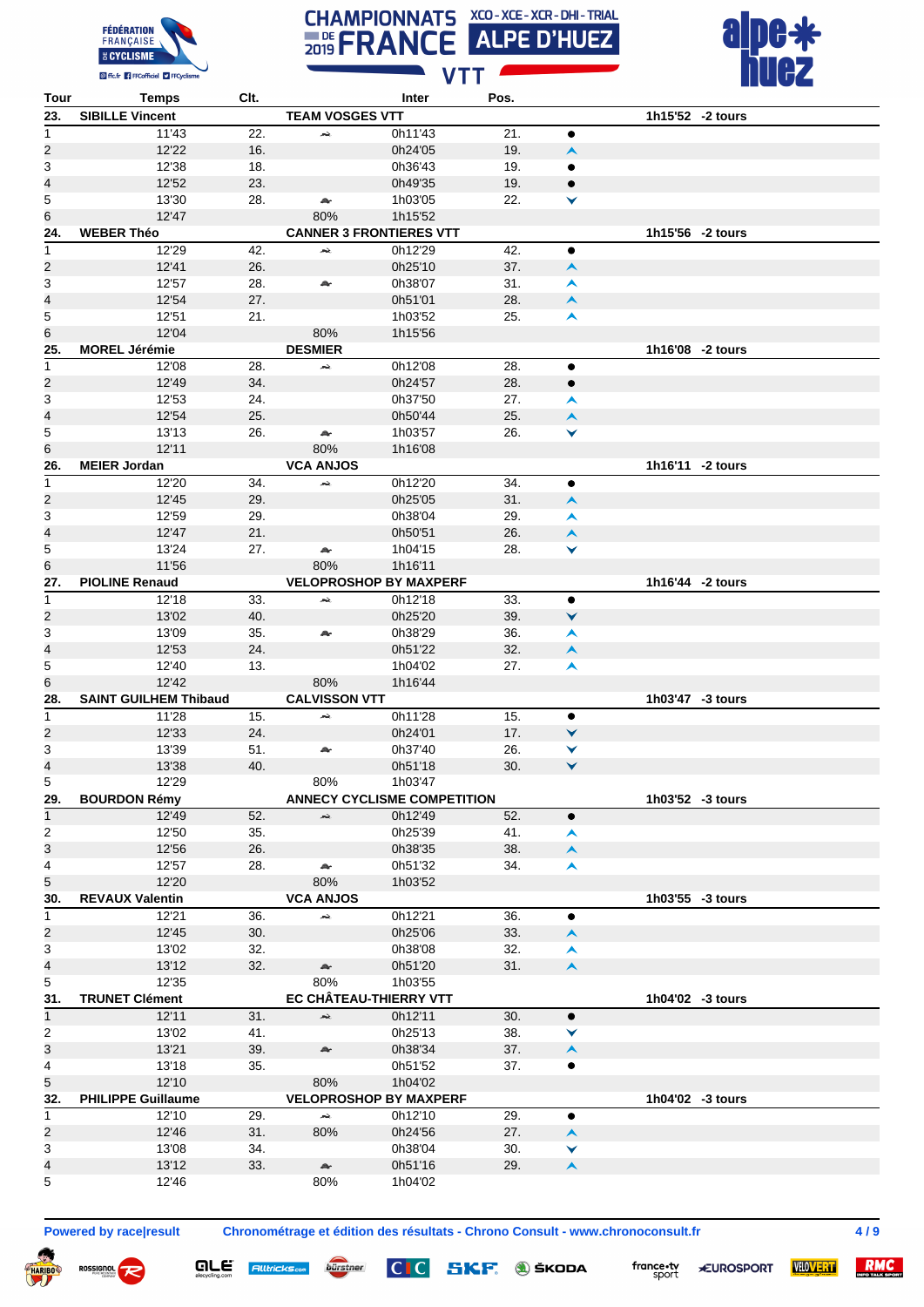





| Tour                    | Temps                        | Clt. |                           | Inter                                   | Pos. |                  |                  |
|-------------------------|------------------------------|------|---------------------------|-----------------------------------------|------|------------------|------------------|
| 33.                     | <b>TROPARDY Arthur</b>       |      |                           | <b>CYCLES DARNANVILLE-TROPEVENT.COM</b> |      |                  | 1h04'11 -3 tours |
| $\mathbf{1}$            | 11'43                        | 21.  | بحد                       | 0h11'43                                 | 22.  | $\bullet$        |                  |
| 2                       | 12'28                        | 22.  |                           | 0h24'11                                 | 22.  | ٠                |                  |
| 3                       | 12'57                        | 27.  |                           | 0h37'08                                 | 21.  | $\blacktriangle$ |                  |
| $\overline{\mathbf{4}}$ | 13'44                        | 43.  | æ.                        | 0h50'52                                 | 27.  | ▼                |                  |
| 5                       | 13'19                        |      | 80%                       | 1h04'11                                 |      |                  |                  |
| 34.                     | <b>PINTHON Victor</b>        |      |                           | <b>ESCAPADE EXCITED RIDERS</b>          |      |                  | 1h04'15 -3 tours |
| $\mathbf{1}$            | 12'21                        | 37.  | بجعر                      | 0h12'21                                 | 37.  | $\bullet$        |                  |
| 2                       | 12'48                        | 33.  |                           | 0h25'09                                 | 35.  | $\blacktriangle$ |                  |
| 3                       | 13'00                        | 30.  |                           | 0h38'09                                 | 33.  | A                |                  |
| 4                       | 13'16                        | 34.  | A.                        | 0h51'25                                 | 33.  | $\bullet$        |                  |
|                         |                              |      |                           |                                         |      |                  |                  |
| 5                       | 12'50                        |      | 80%                       | 1h04'15                                 |      |                  |                  |
| 35.                     | <b>IGOULEN Benoit</b>        |      |                           | <b>SUNN-BEAUMES DE VENISE</b>           |      |                  | 1h04'23 -3 tours |
| $\overline{1}$          | 12'11                        | 30.  | بقعر                      | 0h12'11                                 | 31.  | $\bullet$        |                  |
| 2                       | 12'59                        | 39.  |                           | 0h25'10                                 | 36.  | ▼                |                  |
| 3                       | 13'06                        | 33.  |                           | 0h38'16                                 | 34.  | $\blacktriangle$ |                  |
| 4                       | 13'24                        | 36.  | A.                        | 0h51'40                                 | 35.  | ▼                |                  |
| 5                       | 12'43                        |      | 80%                       | 1h04'23                                 |      |                  |                  |
| 36.                     | <b>CHARMES Quentin</b>       |      |                           | TEAM CYCLISTE DU GOLFE                  |      |                  | 1h04'29 -3 tours |
| $\mathbf{1}$            | 12'26                        | 41.  | жè,                       | 0h12'26                                 | 41.  | $\bullet$        |                  |
| 2                       | 12'39                        | 25.  |                           | 0h25'05                                 | 30.  | $\blacktriangle$ |                  |
| 3                       | 12'45                        | 21.  |                           | 0h37'50                                 | 28.  | ▴                |                  |
| 4                       | 14'02                        | 47.  | æ.                        | 0h51'52                                 | 36.  | $\checkmark$     |                  |
| 5                       | 12'37                        |      | 80%                       | 1h04'29                                 |      |                  |                  |
| 37.                     | <b>AGNIEL Maxime</b>         |      |                           | <b>VELOPROSHOP BY MAXPERF</b>           |      |                  | 1h04'32 -3 tours |
| $\mathbf{1}$            | 12'26                        | 40.  | بحد                       | 0h12'26                                 | 40.  | $\bullet$        |                  |
| 2                       | 12'55                        | 37.  |                           | 0h25'21                                 | 40.  | ٠                |                  |
| 3                       | 13'16                        | 37.  |                           | 0h38'37                                 | 39.  | $\blacktriangle$ |                  |
| $\overline{4}$          | 13'36                        | 39.  | æ.                        | 0h52'13                                 | 38.  | Ā                |                  |
| 5                       | 12'19                        |      | 80%                       | 1h04'32                                 |      |                  |                  |
| 38.                     | <b>STEGER Gaëtan</b>         |      | <b>ASPTT MULHOUSE</b>     |                                         |      |                  | 1h04'33 -3 tours |
| $\overline{1}$          | 12'22                        | 38.  | بجعر                      | 0h12'22                                 | 38.  | $\bullet$        |                  |
| 2                       | 12'46                        | 32.  |                           | 0h25'08                                 | 34.  | $\blacktriangle$ |                  |
| 3                       | 13'34                        | 47.  |                           | 0h38'42                                 | 40.  | ▼                |                  |
| 4                       | 13'56                        | 45.  | Ar                        | 0h52'38                                 | 40.  | $\bullet$        |                  |
| 5                       | 11'55                        |      | 80%                       | 1h04'33                                 |      |                  |                  |
| 39.                     | <b>PERRIN GANIER Neïlo</b>   |      | <b>FOCUS MTB RACING</b>   |                                         |      |                  | 1h05'00 -3 tours |
| $\mathbf{1}$            |                              |      |                           |                                         | 54.  |                  |                  |
|                         | 12'50                        | 54.  | بحد                       | 0h12'50                                 |      | $\bullet$        |                  |
| 2                       | 12'53                        | 36.  |                           | 0h25'43                                 | 44.  | A                |                  |
| 3                       | 13'14                        | 36.  |                           | 0h38'57                                 | 41.  | $\blacktriangle$ |                  |
| $\overline{4}$          | 13'28                        | 37.  | A.                        | 0h52'25                                 | 39.  | A                |                  |
| 5                       | 12'35                        |      | 80%                       | 1h05'00                                 |      |                  |                  |
| 40.                     | <b>LESTIEVENT Rodolphe</b>   |      |                           | <b>SUNN FACTORY RACING TEAM</b>         |      |                  | 1h05'09 -3 tours |
| $\mathbf{1}$            | 12'24                        | 39.  | بلعر                      | 0h12'24                                 | 39.  | $\bullet$        |                  |
| 2                       | 13'18                        | 49.  |                           | 0h25'42                                 | 43.  | ▼                |                  |
| 3                       | 13'34                        | 45.  |                           | 0h39'16                                 | 43.  | ٠                |                  |
| 4                       | 13'44                        | 44.  | Ar                        | 0h53'00                                 | 43.  | $\bullet$        |                  |
| 5                       | 12'09                        |      | 80%                       | 1h05'09                                 |      |                  |                  |
| 41.                     | <b>BASSONS Christophe</b>    |      | <b>ARTIGUES VELO CLUB</b> |                                         |      |                  | 1h05'20 -3 tours |
| 1                       | 13'08                        | 62.  |                           | 0h13'08                                 | 62.  | ٠                |                  |
| 2                       | 13'03                        | 42.  | بحد                       | 0h26'11                                 | 51.  | A                |                  |
| 3                       | 13'40                        | 52.  | a.                        | 0h39'51                                 | 48.  | $\blacktriangle$ |                  |
| 4                       | 13'07                        | 31.  |                           | 0h52'58                                 | 42.  | Ā                |                  |
| 5                       | 12'22                        |      | 80%                       | 1h05'20                                 |      |                  |                  |
| 42.                     | <b>PERRIN GANIER Titouan</b> |      | <b>FOCUS MTB RACING</b>   |                                         |      |                  | 1h05'26 -3 tours |
| $\mathbf{1}$            | 12'30                        | 43.  | بلعر                      | 0h12'30                                 | 43.  | ٠                |                  |
| 2                       | 13'46                        | 60.  |                           | 0h26'16                                 | 53.  | ▼                |                  |
| 3                       | 13'56                        | 58.  | æ                         | 0h40'12                                 | 54.  | ⋎                |                  |
| 4                       | 13'04                        | 30.  |                           | 0h53'16                                 | 44.  | $\blacktriangle$ |                  |
| 5                       | 12'10                        |      | 80%                       | 1h05'26                                 |      |                  |                  |
|                         |                              |      |                           |                                         |      |                  |                  |

**QLE** Alltricks<sub>com</sub> bürstner

**Powered by race|result Chronométrage et édition des résultats - Chrono Consult - www.chronoconsult.fr 5 / 9**

 $|C|C|$ 



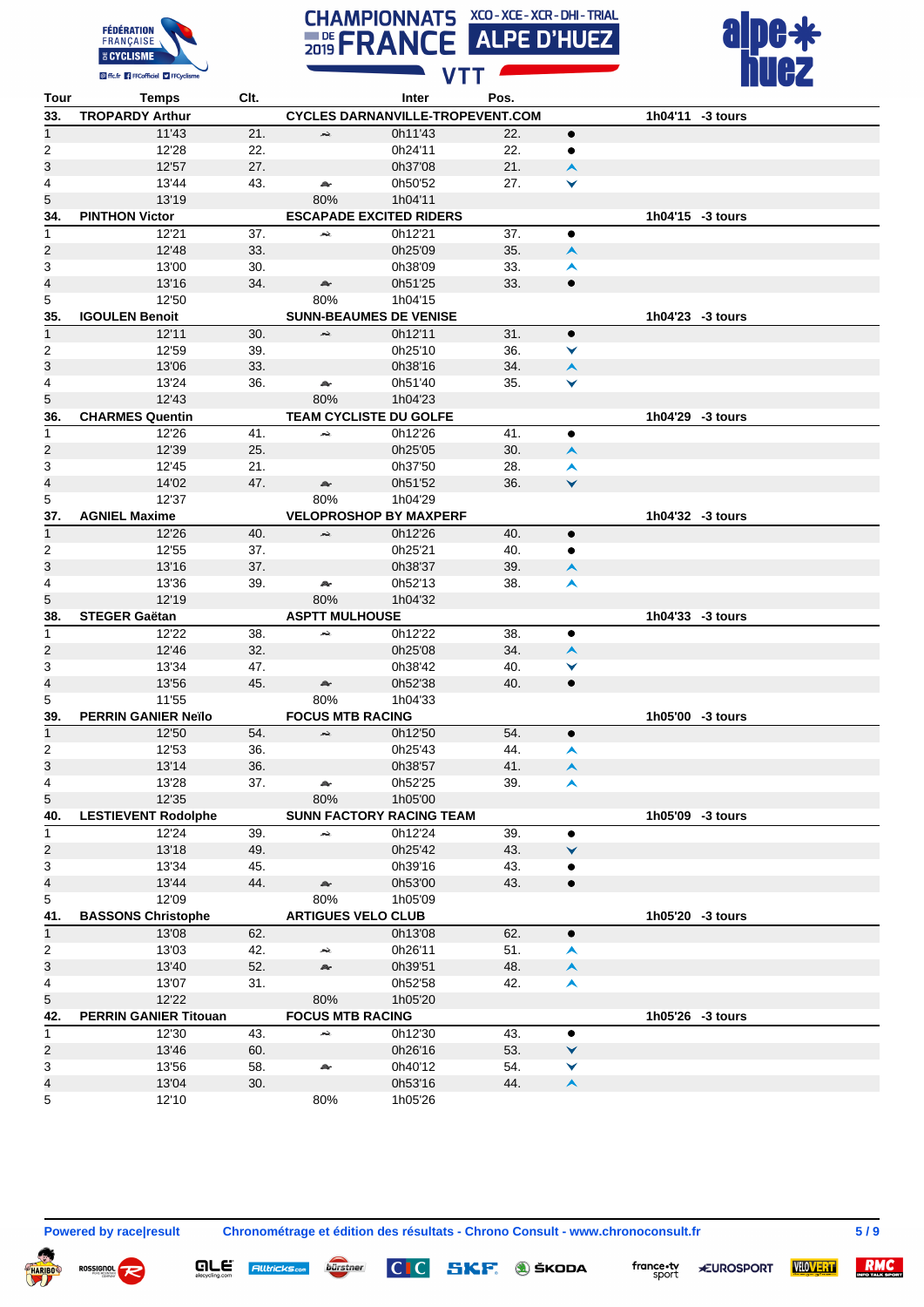





| Tour                    | <b>Temps</b>                    | Clt. |                            | Inter                                                        | Pos. |                  |                  |  |
|-------------------------|---------------------------------|------|----------------------------|--------------------------------------------------------------|------|------------------|------------------|--|
| 43.                     | <b>LECOINTRE Joshua</b>         |      | <b>TEAM VOSGES VTT</b>     |                                                              |      |                  | 1h05'28 -3 tours |  |
| $\mathbf{1}$            | 12'38                           | 47.  | بحد                        | 0h12'38                                                      | 48.  | $\bullet$        |                  |  |
| 2                       | 13'14                           | 47.  |                            | 0h25'52                                                      | 47.  | ㅅ                |                  |  |
| 3                       | 13'22                           | 40.  |                            | 0h39'14                                                      | 42.  | $\blacktriangle$ |                  |  |
| 4                       | 13'31                           | 38.  | æ.                         | 0h52'45                                                      | 41.  | $\blacktriangle$ |                  |  |
| 5                       | 12'43                           |      | 80%                        | 1h05'28                                                      |      |                  |                  |  |
| 44.                     | <b>ESTIVALET Julien</b>         |      |                            | EC CHÂTEAU-THIERRY VTT                                       |      |                  | 1h05'31 -3 tours |  |
| $\mathbf{1}$            | 12'44                           | 50.  | بلعر                       | 0h12'44                                                      | 50.  | $\bullet$        |                  |  |
| 2                       | 13'09                           | 45.  |                            | 0h25'53                                                      | 48.  | $\blacktriangle$ |                  |  |
| 3                       | 13'45                           | 54.  | A.                         | 0h39'38                                                      | 45.  | A                |                  |  |
| 4                       | 13'38                           | 41.  |                            | 0h53'16                                                      | 45.  | $\bullet$        |                  |  |
|                         |                                 |      |                            |                                                              |      |                  |                  |  |
| 5                       | 12'15                           |      | 80%                        | 1h05'31                                                      |      |                  |                  |  |
| 45.                     | <b>PORTET Damien</b>            |      | <b>UV MAZAMET</b>          |                                                              |      |                  | 1h06'12 -3 tours |  |
| $\overline{1}$          | 13'00                           | 58.  | بقعر                       | 0h13'00                                                      | 58.  | $\bullet$        |                  |  |
| 2                       | 13'11                           | 46.  |                            | 0h26'11                                                      | 52.  | A                |                  |  |
| 3                       | 13'37                           | 50.  |                            | 0h39'48                                                      | 46.  | $\blacktriangle$ |                  |  |
| 4                       | 13'40                           | 42.  | $\rightarrow$              | 0h53'28                                                      | 47.  | ▼                |                  |  |
| 5                       | 12'44                           |      | 80%                        | 1h06'12                                                      |      |                  |                  |  |
| 46.                     | <b>BAGNOL Joris</b>             |      |                            | <b>NCA BERGAMONT LEVENS VTT</b>                              |      |                  | 1h08'00 -3 tours |  |
| 1                       | 12'31                           | 44.  | بمعر                       | 0h12'31                                                      | 44.  | $\bullet$        |                  |  |
| 2                       | 13'19                           | 50.  |                            | 0h25'50                                                      | 46.  | V                |                  |  |
| 3                       | 13'41                           | 53.  |                            | 0h39'31                                                      | 44.  | ▴                |                  |  |
| 4                       | 13'57                           | 46.  | A.                         | 0h53'28                                                      | 46.  | Ÿ                |                  |  |
| 5                       | 14'32                           |      | 80%                        | 1h08'00                                                      |      |                  |                  |  |
| 47.                     | <b>DESETTE Guillaume</b>        |      | <b>A LAON BIKE</b>         |                                                              |      |                  | 0h52'44 -4 tours |  |
| $\mathbf{1}$            | 12'51                           | 55.  | بلعد                       | 0h12'51                                                      | 55.  | $\bullet$        |                  |  |
| 2                       | 13'27                           | 54.  |                            | 0h26'18                                                      | 55.  | ٠                |                  |  |
| 3                       | 13'34                           | 46.  | A.                         | 0h39'52                                                      | 49.  | $\blacktriangle$ |                  |  |
| 4                       | 12'52                           |      | 80%                        | 0h52'44                                                      |      |                  |                  |  |
| 48.                     | <b>GROSLAMBERT Rémi</b>         |      | <b>VELO CLUB ORNANS</b>    |                                                              |      |                  | 0h52'46 -4 tours |  |
| $\mathbf{1}$            | 12'56                           | 56.  | بحد                        | 0h12'56                                                      | 56.  | $\bullet$        |                  |  |
| 2                       | 13'20                           | 51.  |                            | 0h26'16                                                      | 54.  | ㅅ                |                  |  |
| 3                       | 13'46                           | 55.  | æ.                         | 0h40'02                                                      | 53.  | $\blacktriangle$ |                  |  |
| 4                       | 12'44                           |      | 80%                        | 0h52'46                                                      |      |                  |                  |  |
| 49.                     | <b>LIPANI Tristan</b>           |      | <b>VTT ARDBIKE VALENCE</b> |                                                              |      |                  | 0h52'47 -4 tours |  |
| $\mathbf{1}$            | 12'35                           | 45.  | بحد                        | 0h12'35                                                      | 45.  | $\bullet$        |                  |  |
| 2                       | 13'55                           | 66.  | æ.                         | 0h26'30                                                      | 58.  | ▼                |                  |  |
| 3                       | 13'29                           | 42.  |                            | 0h39'59                                                      | 50.  | $\blacktriangle$ |                  |  |
|                         |                                 |      |                            |                                                              |      |                  |                  |  |
| 4                       | 12'48<br><b>DELPECH Ludovic</b> |      | 80%                        | 0h52'47                                                      |      |                  |                  |  |
| 50.                     |                                 |      |                            | MARSEILLETECHNOTEAM13-HEADCYCLES-HUTCHINSON 0h52'50 -4 tours |      |                  |                  |  |
| $\mathbf{1}$            | 12'46                           | 51.  | $\rightarrow$              | 0h12'46                                                      | 51.  | $\bullet$        |                  |  |
| $\overline{\mathbf{c}}$ | 13'15                           | 48.  |                            | 0h26'01                                                      | 49.  | $\blacktriangle$ |                  |  |
| 3                       | 13'47                           | 56.  | A.                         | 0h39'48                                                      | 47.  | $\blacktriangle$ |                  |  |
| 4                       | 13'02                           |      | 80%                        | 0h52'50                                                      |      |                  |                  |  |
| 51.                     | <b>BREYNAT Fabien</b>           |      | <b>MATERIEL-VELO.COM</b>   |                                                              |      |                  | 0h52'53 -4 tours |  |
| $\mathbf{1}$            | 12'38                           | 48.  | жè,                        | 0h12'38                                                      | 47.  | ٠                |                  |  |
| 2                       | 13'51                           | 62.  | A.                         | 0h26'29                                                      | 57.  | ▼                |                  |  |
| 3                       | 13'32                           | 43.  |                            | 0h40'01                                                      | 52.  | $\blacktriangle$ |                  |  |
| 4                       | 12'52                           |      | 80%                        | 0h52'53                                                      |      |                  |                  |  |
| 52.                     | <b>ORCHAMPT Antoine</b>         |      | <b>US DOMONT CYCLISME</b>  |                                                              |      |                  | 0h52'59 -4 tours |  |
| $\mathbf{1}$            | 12'13                           | 32.  | بحد                        | 0h12'13                                                      | 32.  | $\bullet$        |                  |  |
| 2                       | 13'52                           | 64.  |                            | 0h26'05                                                      | 50.  | ▼                |                  |  |
| 3                       | 14'09                           | 62.  | $\triangle$                | 0h40'14                                                      | 56.  | ×                |                  |  |
| 4                       | 12'45                           |      | 80%                        | 0h52'59                                                      |      |                  |                  |  |
| 53.                     | <b>DEN HARTOG Sven</b>          |      | <b>HASE</b>                |                                                              |      |                  | 0h53'01 -4 tours |  |
| $\mathbf{1}$            | 13'05                           | 61.  | $\rightarrow$              | 0h13'05                                                      | 61.  | $\bullet$        |                  |  |
| 2                       | 13'34                           | 56.  |                            | 0h26'39                                                      | 59.  | ㅅ                |                  |  |
| 3                       | 13'35                           | 48.  | $\mathbb{A}$               | 0h40'14                                                      | 55.  | $\blacktriangle$ |                  |  |
| 4                       | 12'47                           |      | 80%                        | 0h53'01                                                      |      |                  |                  |  |
| 54.                     | <b>JOUAN Nicolas</b>            |      | <b>XC63</b>                |                                                              |      |                  | 0h53'16 -4 tours |  |
| $\overline{1}$          | 12'57                           | 57.  | æ,                         | 0h12'57                                                      | 57.  | $\bullet$        |                  |  |
|                         |                                 |      |                            |                                                              |      |                  |                  |  |
| $\overline{c}$          | 13'26                           | 53.  |                            | 0h26'23                                                      | 56.  | A                |                  |  |
| 3                       | 13'37                           | 49.  | $\triangle$                | 0h40'00                                                      | 51.  | $\blacktriangle$ |                  |  |
| 4                       | 13'16                           |      | 80%                        | 0h53'16                                                      |      |                  |                  |  |

 $\boldsymbol{\varphi}$ 

**ROSSIGNOL** 

**QLE** Alltricks.com burstner

**Powered by race|result Chronométrage et édition des résultats - Chrono Consult - www.chronoconsult.fr 6 / 9**

**SKF**. **J** ŠKODA

 $CI C$ 



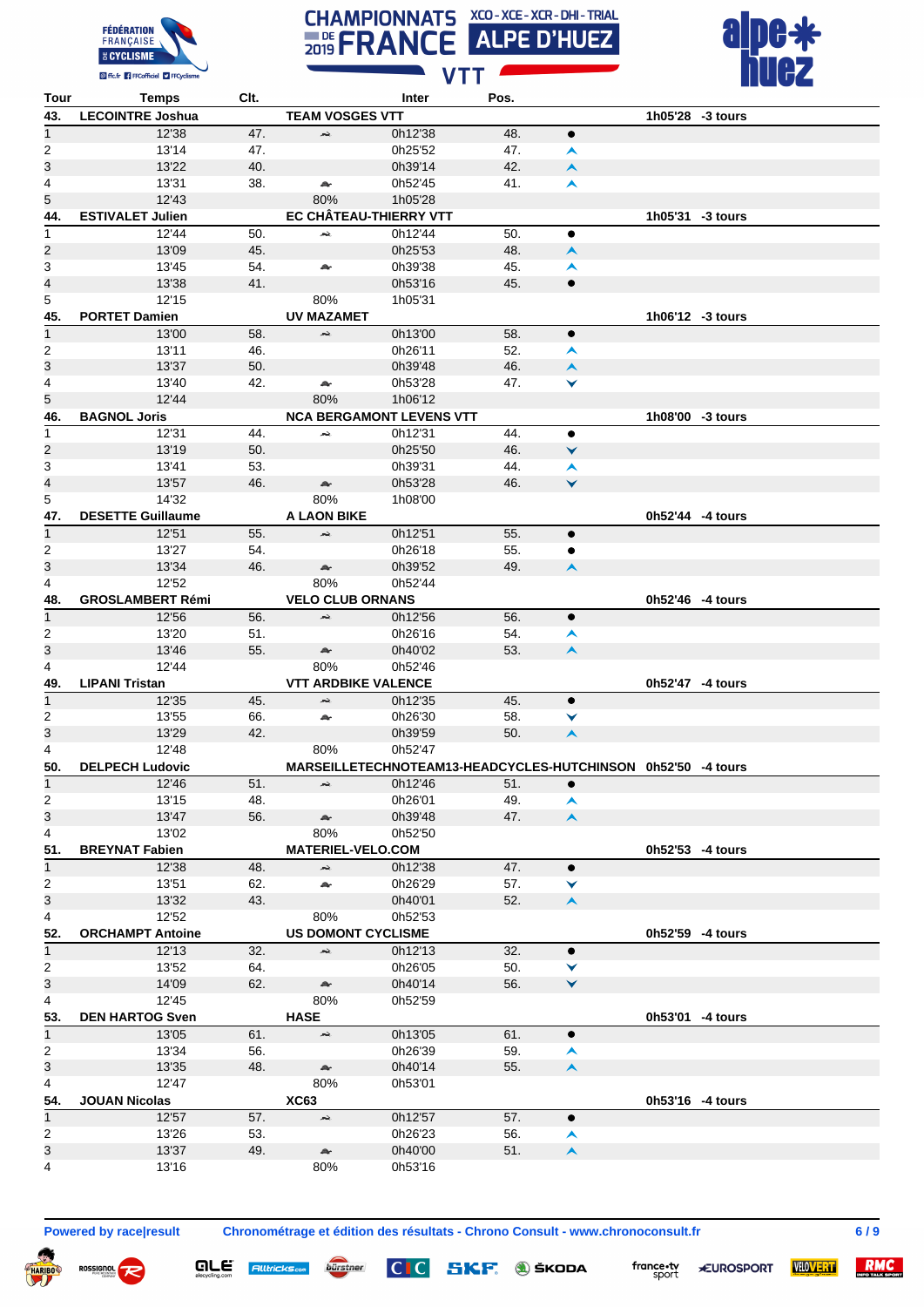





| Tour                    | <b>Temps</b>             | Clt.       |                           | Inter                               | Pos.       |                  |                  |
|-------------------------|--------------------------|------------|---------------------------|-------------------------------------|------------|------------------|------------------|
| 55.                     | <b>GAUDIN Guillaume</b>  |            | <b>VTTARDS GARNACHOIS</b> |                                     |            |                  | 0h53'24 -4 tours |
| $\mathbf{1}$            | 12'40                    | 49.        | بحد                       | 0h12'40                             | 49.        | $\bullet$        |                  |
| 2                       | 14'21                    | 73.        | a,                        | 0h27'01                             | 63.        | ▼                |                  |
| 3                       | 14'01                    | 60.        |                           | 0h41'02                             | 62.        | $\blacktriangle$ |                  |
| 4                       | 12'22                    |            | 80%                       | 0h53'24                             |            |                  |                  |
| 56.                     | <b>GIRARDIN Maxime</b>   |            | <b>XC COMITE LOIRET</b>   |                                     |            |                  | 0h53'27 -4 tours |
| $\mathbf{1}$            | 13'19                    | 67.        | $\rightarrow$             | 0h13'19                             | 67.        | $\bullet$        |                  |
| 2                       | 13'50                    | 61.        | A.                        | 0h27'09                             | 65.        | $\blacktriangle$ |                  |
| 3                       | 13'34                    | 44.        |                           | 0h40'43                             | 60.        | $\blacktriangle$ |                  |
| 4                       | 12'44                    |            | 80%                       | 0h53'27                             |            |                  |                  |
| 57.                     | <b>TOPPAN Julien</b>     |            | <b>XC63</b>               |                                     |            |                  | 0h53'36 -4 tours |
| 1                       | 13'38                    | 76.        | A.                        | 0h13'38                             | 76.        | $\bullet$        |                  |
| 2                       | 13'30                    | 55.        |                           | 0h27'08                             | 64.        | ㅅ                |                  |
| 3                       | 13'25                    | 41.        | بحد                       | 0h40'33                             | 59.        | $\blacktriangle$ |                  |
| 4                       | 13'03                    |            | 80%                       | 0h53'36                             |            |                  |                  |
| 58.                     | <b>RALLE Anthony</b>     |            | <b>TEAM PAYS DE DINAN</b> |                                     |            |                  | 0h53'54 -4 tours |
|                         |                          |            | $\rightarrow$             | 0h11'45                             | 24.        |                  |                  |
| $\mathbf 1$             | 11'45                    | 24.        |                           |                                     |            | ٠                |                  |
| 2                       | 13'21<br>15'17           | 52.<br>72. |                           | 0h25'06                             | 32.<br>58. | ▼                |                  |
| 3                       |                          |            | $\triangle$               | 0h40'23                             |            | $\checkmark$     |                  |
| 4                       | 13'31                    |            | 80%                       | 0h53'54                             |            |                  |                  |
| 59.                     | <b>ROQUEBRUN Adrien</b>  |            |                           | <b>PAS DE JAMBE PAS DE CHOCOLAT</b> |            |                  | 0h54'14 -4 tours |
| $\overline{\mathbf{1}}$ | 13'14                    | 66.        | بحد                       | 0h13'14                             | 66.        | $\bullet$        |                  |
| 2                       | 13'46                    | 59.        |                           | 0h27'00                             | 62.        | $\blacktriangle$ |                  |
| 3                       | 14'11                    | 65.        | æ.                        | 0h41'11                             | 63.        | $\checkmark$     |                  |
| 4                       | 13'03                    |            | 80%                       | 0h54'14                             |            |                  |                  |
| 60.                     | <b>WINIGER Lucas</b>     |            | <b>VTT SA VERDUN</b>      |                                     |            |                  | 0h54'19 -4 tours |
| $\mathbf{1}$            | 12'50                    | 53.        | بنعر                      | 0h12'50                             | 53.        | $\bullet$        |                  |
| 2                       | 12'59                    | 38.        |                           | 0h25'49                             | 45.        | ㅅ                |                  |
| 3                       | 15'39                    | 73.        | A.                        | 0h41'28                             | 65.        | $\checkmark$     |                  |
| 4                       | 12'51                    |            | 80%                       | 0h54'19                             |            |                  |                  |
| 61.                     | <b>BRIATTA Hugo</b>      |            | <b>FOCUS MTB RACING</b>   |                                     |            |                  | 0h54'22 -4 tours |
| $\mathbf{1}$            | 11'56                    | 25.        | $\rightarrow$             | 0h11'56                             | 25.        | $\bullet$        |                  |
| 2                       | 13'06                    | 44.        |                           | 0h25'02                             | 29.        | ▼                |                  |
| 3                       | 13'17                    | 38.        | A.                        | 0h38'19                             | 35.        | ▼                |                  |
| 4                       | 16'03                    |            | 80%                       | 0h54'22                             |            |                  |                  |
| 62.                     | <b>DELOISON Lucas</b>    |            | <b>EVERBLUE.COM</b>       |                                     |            |                  | 0h54'25 -4 tours |
| 1                       | 12'37                    | 46.        | بلعد                      | 0h12'37                             | 46.        | $\bullet$        |                  |
| 2                       | 13'03                    | 43.        |                           | 0h25'40                             | 42.        | $\blacktriangle$ |                  |
| 3                       | 14'36                    | 70.        | $\triangle$               | 0h40'16                             | 57.        | $\checkmark$     |                  |
| 4                       | 14'09                    |            | 80%                       | 0h54'25                             |            |                  |                  |
| 63.                     | <b>DIMEY Nicolas</b>     |            | <b>OC GIF VTT</b>         |                                     |            |                  | 0h54'28 -4 tours |
| $\mathbf{1}$            | 13'30                    | 73.        | жè,                       | 0h13'30                             | 73.        | $\bullet$        |                  |
| 2                       | 14'21                    | 74.        | a,                        | 0h27'51                             | 74.        | ▼                |                  |
| 3                       | 13'56                    | 57.        |                           | 0h41'47                             | 69.        | $\blacktriangle$ |                  |
| 4                       | 12'41                    |            | 80%                       | 0h54'28                             |            |                  |                  |
| 64.                     | <b>WANTELLET Thibaut</b> |            |                           | <b>MONTAUBAN CYCLISME 82</b>        |            |                  | 0h54'39 -4 tours |
|                         |                          | 75.        | $\tilde{\phantom{a}}$     |                                     |            |                  |                  |
| $\mathbf{1}$            | 13'33                    |            |                           | 0h13'33                             | 75.        | $\bullet$        |                  |
| $\overline{2}$          | 13'57                    | 67.        |                           | 0h27'30                             | 70.        | $\blacktriangle$ |                  |
| 3                       | 14'06                    | 61.        | $\mathbb{A}$              | 0h41'36                             | 68.        | $\blacktriangle$ |                  |
| 4                       | 13'03                    |            | 80%                       | 0h54'39                             |            |                  |                  |
| 65.                     | <b>GLEGG Harley</b>      |            |                           | <b>TEAM CYCLISTE DU GOLFE</b>       |            |                  | 0h54'43 -4 tours |
| $\mathbf{1}$            | 13'13                    | 65.        | بحد                       | 0h13'13                             | 64.        | $\bullet$        |                  |
| $\overline{2}$          | 14'08                    | 70.        |                           | 0h27'21                             | 68.        | ▼                |                  |
| 3                       | 14'28                    | 68.        | $\triangle$               | 0h41'49                             | 70.        | $\checkmark$     |                  |
| 4                       | 12'54                    |            | 80%                       | 0h54'43                             |            |                  |                  |
| 66.                     | <b>STEIBLE Gérard</b>    |            |                           | <b>CBC ELSASS TEAM VELOTOP</b>      |            |                  | 0h54'52 -4 tours |
| $\mathbf{1}$            | 13'21                    | 69.        | æ,                        | 0h13'21                             | 69.        | $\bullet$        |                  |
| 2                       | 14'06                    | 69.        |                           | 0h27'27                             | 69.        | ٠                |                  |
| 3                       | 14'36                    | 71.        | $\mathbb{A}$              | 0h42'03                             | 72.        | ×                |                  |
| 4                       | 12'49                    |            | 80%                       | 0h54'52                             |            |                  |                  |
| 67.                     | <b>CURIEN Pierre</b>     |            |                           | <b>TEAM MACADAM'S COWBOYS</b>       |            |                  | 0h55'04 -4 tours |
| $\mathbf{1}$            | 13'43                    | 78.        | жè,                       | 0h13'43                             | 78.        | $\bullet$        |                  |
| 2                       | 13'52                    | 63.        |                           | 0h27'35                             | 72.        | $\blacktriangle$ |                  |
| 3                       | 14'00                    | 59.        | $\mathbb{A}$              | 0h41'35                             | 67.        | $\blacktriangle$ |                  |
| 4                       | 13'29                    |            | 80%                       | 0h55'04                             |            |                  |                  |

ROSSIGNOL **PO** 

are

**Alltricks.com** 

**Powered by race|result Chronométrage et édition des résultats - Chrono Consult - www.chronoconsult.fr 7 / 9**

SKF. **@** ŠKODA

 $CI$ 

bürstner



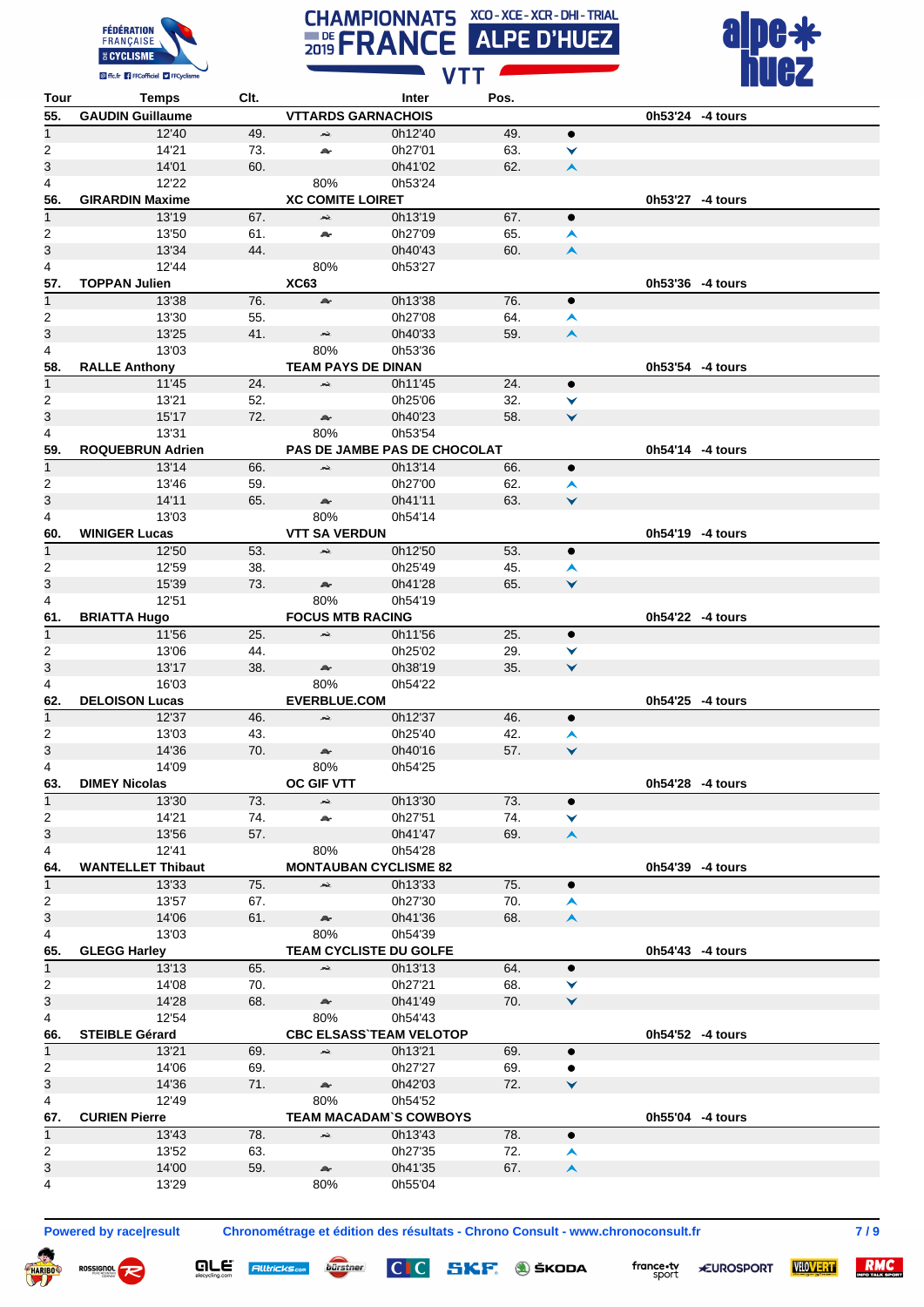





| Tour                    | <b>Temps</b>              | Clt. |                                 | Inter              | Pos. |                  |                  |
|-------------------------|---------------------------|------|---------------------------------|--------------------|------|------------------|------------------|
| 68.                     | <b>PINCHON Nicolas</b>    |      | <b>AS TREPORT CYCLISME</b>      |                    |      |                  | 0h55'12 -4 tours |
| $\mathbf{1}$            | 13'28                     | 71.  | بقعر                            | 0h13'28            | 71.  | $\bullet$        |                  |
| 2                       | 13'44                     | 58.  |                                 | 0h27'12            | 66.  | ㅅ                |                  |
| 3                       | 14'21                     | 66.  | A.                              | 0h41'33            | 66.  | $\bullet$        |                  |
| 4                       | 13'39                     |      | 80%                             | 0h55'12            |      |                  |                  |
| 69.                     | <b>WELTER Sébastien</b>   |      | <b>MOSELLE CULTURE VELO</b>     |                    |      |                  | 0h55'19 -4 tours |
| $\mathbf{1}$            | 13'13                     | 64.  | $\rightarrow$                   | 0h13'13            | 65.  | $\bullet$        |                  |
| 2                       | 14'19                     | 72.  |                                 | 0h27'32            | 71.  | ▼                |                  |
| 3                       | 14'24                     | 67.  | Æ.                              | 0h41'56            | 71.  | $\bullet$        |                  |
| 4                       | 13'23                     |      | 80%                             | 0h55'19            |      |                  |                  |
| 70.                     | <b>NOBILI Fabien</b>      |      | <b>PASSION VTT VENELLES</b>     |                    |      |                  | 0h55'25 -4 tours |
| $\mathbf{1}$            | 13'03                     | 59.  | жè,                             | 0h13'03            | 59.  | $\bullet$        |                  |
| 2                       | 13'53                     | 65.  |                                 | 0h26'56            | 61.  | ▼                |                  |
| 3                       | 14'31                     | 69.  | æ.                              | 0h41'27            | 64.  | ×                |                  |
| 4                       | 13'58                     |      | 80%                             | 0h55'25            |      |                  |                  |
| 71.                     | <b>MASSAS Romain</b>      |      | <b>XC COMITE LOIRET</b>         |                    |      |                  | 0h55'57 -4 tours |
| $\mathbf{1}$            | 13'41                     | 77.  | بحد                             | 0h13'41            | 77.  | $\bullet$        |                  |
| 2                       | 14'12                     | 71.  | A.                              | 0h27'53            | 75.  | ㅅ                |                  |
| 3                       | 14'10                     | 63.  |                                 | 0h42'03            | 73.  | $\blacktriangle$ |                  |
| 4                       | 13'54                     |      | 80%                             | 0h55'57            |      |                  |                  |
| 72.                     | <b>GUILBAUD Guillaume</b> |      | <b>VENDEE VTT</b>               |                    |      |                  | 0h57'03 -4 tours |
| $\mathbf{1}$            | 13'10                     | 63.  | بقعر                            | 0h13'10            | 63.  | $\bullet$        |                  |
| $\overline{2}$          | 13'37                     | 57.  |                                 | 0h26'47            | 60.  | ㅅ                |                  |
| 3                       | 14'10                     | 64.  | $\mathbb{A}$                    | 0h40'57            | 61.  | Ý                |                  |
| 4                       | 16'06                     |      | 80%                             | 0h57'03            |      |                  |                  |
| 73.                     | <b>BENARD Yohan</b>       |      | <b>ES AUMALE</b>                |                    |      |                  | 0h41'27 -5 tours |
| $\mathbf{1}$            | 13'32                     | 74.  | жè,                             | 0h13'32            | 74.  | $\bullet$        |                  |
|                         |                           |      | $\mathcal{Q}_\mathbf{r}$        |                    |      |                  |                  |
| 2<br>3                  | 14'26<br>13'29            | 76.  | 80%                             | 0h27'58<br>0h41'27 | 76.  | ▼                |                  |
| 74.                     | <b>COLART Pierre</b>      |      | <b>A LAON BIKE</b>              |                    |      |                  | 0h41'36 -5 tours |
|                         |                           |      |                                 | 0h13'20            | 68.  |                  |                  |
| 1                       | 13'20                     | 68.  | بجعر                            |                    |      | $\bullet$        |                  |
| $\overline{\mathbf{c}}$ | 13'59                     | 68.  | æ.<br>80%                       | 0h27'19            | 67.  | $\blacktriangle$ |                  |
| 3                       | 14'17                     |      |                                 | 0h41'36            |      |                  |                  |
| 75.                     | <b>THOMAS Vincent</b>     |      | <b>NIMES CYCLISME</b>           |                    |      |                  | 0h41'47 -5 tours |
| $\mathbf{1}$            | 13'26                     | 70.  | بقعر                            | 0h13'26            | 70.  | $\bullet$        |                  |
| $\overline{2}$          | 14'23                     | 75.  | æ.                              | 0h27'49            | 73.  | ∀                |                  |
| 3                       | 13'58                     |      | 80%                             | 0h41'47            |      |                  |                  |
| 76.                     | <b>ORBIER Axel</b>        |      | <b>VTT SAINT AMAND LES EAUX</b> |                    |      |                  | 0h41'47 -5 tours |
| $\mathbf{1}$            | 13'44                     | 79.  | بحد                             | 0h13'44            | 79.  | ٠                |                  |
| 2                       | 14'27                     | 77.  | æ.                              | 0h28'11            | 77.  | $\blacktriangle$ |                  |
| 3                       | 13'36                     |      | 80%                             | 0h41'47            |      |                  |                  |
| 77.                     | <b>BEYER Jérémy</b>       |      | <b>OC GIF VTT</b>               |                    |      |                  | 0h42'10 -5 tours |
| $\mathbf{1}$            | 13'29<br>14'58            | 72.  | $\hat{\mathbf{z}}$              | 0h13'29            | 72.  | ٠                |                  |
| $\overline{c}$          |                           | 78.  | $\mathbb{A}$                    | 0h28'27            | 79.  | ▼                |                  |
| 3                       | 13'43                     |      | 80%                             | 0h42'10            |      |                  | 0h42'46 -5 tours |
| 78.                     | <b>DEFAUT Louis</b>       |      | <b>VTT SAINT AMAND LES EAUX</b> |                    |      |                  |                  |
| $\mathbf{1}$            | 13'47                     | 81.  | Ã.                              | 0h13'47            | 81.  | ٠                |                  |
| $\overline{\mathbf{c}}$ | 15'04                     | 79.  | A.                              | 0h28'51            | 80.  | $\blacktriangle$ |                  |
| 3                       | 13'55                     |      | 80%                             | 0h42'46            |      |                  |                  |
| 79.                     | <b>VANRENTERGHEM Paul</b> |      | <b>VTT GAURIAC 33</b>           |                    |      |                  | 0h42'51 -5 tours |
| $\mathbf{1}$            | 13'04                     | 60.  | Ã.                              | 0h13'04            | 60.  | $\bullet$        |                  |
| $\overline{c}$          | 15'16                     | 81.  | A                               | 0h28'20            | 78.  | ▼                |                  |
| 3                       | 14'31                     |      | 80%                             | 0h42'51            |      |                  |                  |
| 80.                     | <b>CARETTE Cyril</b>      |      | <b>VC MIRAMAS</b>               |                    |      |                  | 0h42'54 -5 tours |
| $\mathbf{1}$            | 13'45                     | 80.  | $\blacktriangle$                | 0h13'45            | 80.  | ٠                |                  |
| $\overline{2}$          | 15'07                     | 80.  | $\mathbb{A}^{\mathbb{A}}$       | 0h28'52            | 81.  | $\checkmark$     |                  |
| 3                       | 14'02                     |      | 80%                             | 0h42'54            |      |                  |                  |
| 81.                     | <b>CAYREL Florian</b>     |      | <b>VELO CLUB MENDE LOZERE</b>   |                    |      |                  | 0h43'04 -5 tours |
| $\overline{1}$          | 14'01                     | 83.  | $\rightarrow$                   | 0h14'01            | 83.  | $\bullet$        |                  |
| $\overline{2}$          | 15'29                     | 83.  | A.                              | 0h29'30            | 82.  | $\blacktriangle$ |                  |
| 3                       | 13'34                     |      | 80%                             | 0h43'04            |      |                  |                  |

 $\overline{\bm{v}}$ 

**QLE** Alltricks<sub>com</sub>

bürstner

**Powered by race|result Chronométrage et édition des résultats - Chrono Consult - www.chronoconsult.fr 8 / 9**



france.tv<br>sport **\*EUROSPORT**